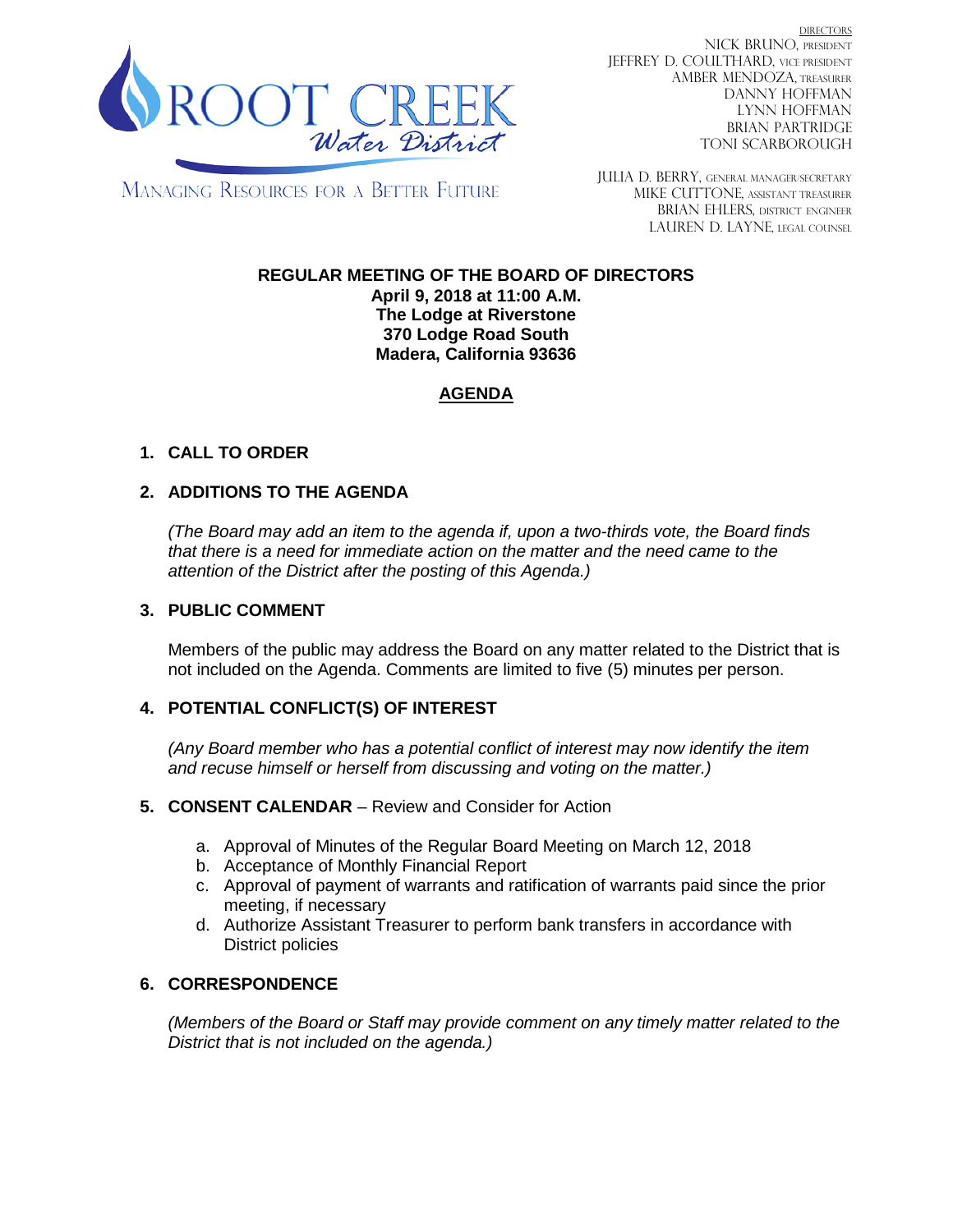- **7. BOARD ACTION ITEMS**  The Board may take action on any of the following items
	- a. **Standard Forms for Facilities Dedication –** Review and take action to ratify standard forms used to dedicate facilities to District
		- a. Certificate of Substantial Completion
		- b. Certificate of Completion
		- c. Dedication of Facilities to Root Creek Water District
	- b. **Dedication of Facilities-** Accept dedication of facilities and authorize the Board President and Secretary to sign a Certificate of Acceptance for:
		- a. Riverstone Gateway Village A, Block 2
		- b. Riverstone Gateway Village A, Block 6
	- c. **Brockman Farms/ Brockmore Recharge Project –** Discussion and consideration to authorize expenses and consultant time to study the Brockmore Recharge Project
	- d. **Association of Water Agencies Conference May 8-11, 2018** Discussion and consideration of expenses for registration and travel for General Manager and Board member(s) to attend ACWA Conference in Sacramento, CA
	- e. **Water Laws and Regulations Seminar May 16, 2018 –** Discussion and consideration of expenses for registration and travel for General Manager and Board member(s) to attend seminar in San Jose, CA
	- f. **Fifth Amendment to Agreement between Wonderful Nut Orchards and Root Creek Water District** – Review and consider taking action to approve an amendment to the water supply agreement with Wonderful Nut Orchards
- **8. COMMITTEE REPORTS -** The Board may take action on any of the following items
	- a. **Water Supply and Utilization – Ad Hoc Committee.** Report from the Ad Hoc Committee on water supply agreement discussions and potential special projects.

### **9. DISTRICT ENGINEER'S REPORT**

- a. Operations Monthly Report Review and consider taking action
	- a. Review storm water incidents in March
	- b. Status of WWTP expansion
	- c. System Masterplanning
- b. Other District Matters Review and consider taking action
	- a. Prop 84 Grant agreement update
	- b. Right of Way issues Village A Blocks 1, 2 and 6
	- c. Estimate of Value Village A Blocks 1,2 and 6
	- d. Agricultural Lateral replacement